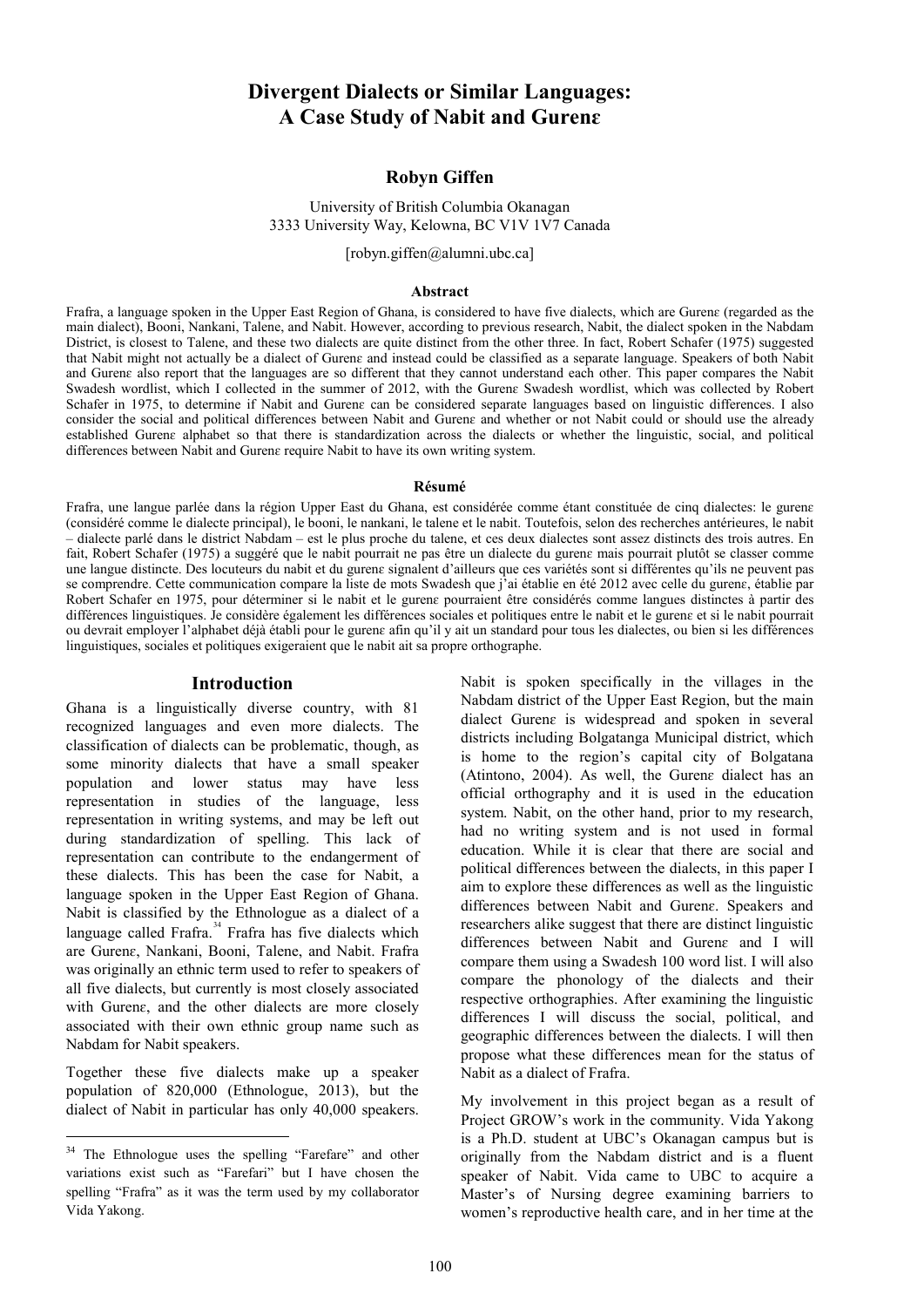school has also developed Project GROW, which stands for Ghana Rural Opportunities for Women. Project GROW is a non-governmental organization which provides economic opportunities to women to help empower them. One of the Project GROW committee members, Cindy Bourne, visited the villages in Nabdam in the summer of 2010 to complete a needs assessment to see what Project GROW could be helping with in the community. Both men and women told Cindy that they wanted a writing system for Nabit so that they could learn to read and write. Cindy and Vida approached my supervisor, Dr. Christine Schreyer, a linguistic anthropologist, to ask if she could help them create a writing system as she has experience developing orthographies. Christine recommended me for the project and since the summer of 2012 I have been researching Nabit. Vida has been my collaborator in this project and it is my work with her that is the source of all of my Nabit data. To date we have created a preliminary alphabet for Nabit and made alphabet books, which we have sent to the community in Ghana for feedback on the writing system. Through my work with Vida I became aware of the distinct differences between Nabit and Guren $\varepsilon$  and through further research discovered that other scholars have also noticed the differences between the "so-called" dialects.

## **Linguistic Differences**

### **Past Linguistic Research**

Mary Kropp Dakubu, a scholar of Gurenɛ and numerous other Ghanaian languages, suggests that both Nabit and Talene are more like Kusaal and Mampruli than the other three dialects of Frafra. Kusaal is a language spoken in the Bawku district, which borders the Nabdam district to the East. Mampruli is a language spoken in the Northern Region, which borders the Nabdam district to the south. One reason she gives for her belief is that Talni,<sup>[35](#page-1-0)</sup> Nabit, and Kusaal all tend to weaken and drop the final vowel in a trisyllabic CVCVCV word, whereas Gurenɛ usually weakens the second vowel (e-mail, July 19, 2012).

Dakubu is not the only scholar to suggest that Nabit is actually quite different from Gurenɛ. Robert Schafer, an earlier scholar of Frafra, also proposed that Nabit might not be a dialect of Frafra and that both Nabit and Talene could potentially be better classified with either Kusaal<sup>[36](#page-1-1)</sup> or Mampruli (1975:3 footnote). Schaefer and Naden (1974) also conducted intelligibility testing of the five dialects of Frafra and found that Nabit speakers had a difficult time understanding the other four dialects, and that Nabit was poorly understood by speakers of the other dialects. Only speakers of the Talene dialect could

easily understand Nabit, which prompted Naden and Schaefer to suggest that "Nabit and [Talene] are either more divergent dialects or closely-related languages" (1974:10). Naden and Schaefer also noticed in their intelligibility testing that many speakers of the Gurenɛ, Nankana, and Booni dialects claimed to not be able to understand the Nabit dialect, but when they tried they reached a high level of understanding (1974). This suggests that some differences may be extra-linguistic, as I discuss below. Similarly, Vida echoed the sentiment that there are intelligibility issues between Nabit and Gurenɛ but she also explained to us how she believes that some Guren $\varepsilon$  speakers pretend that they cannot understand Nabit, because Gurenɛ holds a high status and they do not want to be linked with the poor Nabdams (Giffen, field notes, May 9, 2012).

Finally, while Nabit is currently classified as a dialect of Frafra, earlier reports showed that Nabit has also been classified as its own language separate from Gurenɛ. According Westermann and Bryan's classification of the Gur languages, Talene, Nabt, $\frac{37}{37}$  $\frac{37}{37}$  $\frac{37}{37}$  and Naŋkane (Guren $\varepsilon$ ) are all separate languages (1970).

This research by Dakubu, Schaefer, and Naden, as well the early classification by Westermann and Bryan suggests that Nabit's status as a dialect of Frafra might not be accurate. As a result of this previous research and Vida's perspective I decided to further investigate the differences between Nabit and Gurenɛ.

# **Current Linguistic Research**

One way to compare the linguistic differences between languages or dialects is to compare a Swadesh word list of each of the languages. Traditionally, Swadesh word lists were used in glottochronology to establish family trees and examine the divergence of dialects from languages, and the divergence of languages from protolanguages (Heggarty, 2010). In this case I am not interested in establishing a family tree or measuring the exact divergence of the dialects. Instead I will be using the Swadesh word list as a data set which I use to compare Nabit and Gurenɛ. This data set is ideal because I am able to compare the exact same words in the two perceived dialects. As well, these words are considered to be slow-changing words, which means that the words are less likely to be influenced by other languages or to be borrowed, so they accurately reflect the language (Sullivan and McMahon, 2010). Therefore, my comparison helps to show the linguistic differences of Nabit and Gurenɛ. I compared a Swadesh 100 word list of Gurenɛ collected by Robert Schaefer in 1975 with the same Swadesh 100 word list, which I collected in Nabit the summer of 2012. The comparison of these word lists shows significant linguistic differences between Nabit and Gurenɛ. Of the 100 words 6 were exactly the same, 63 were different, and 31 were "close".<sup>3</sup>

<span id="page-1-0"></span><sup>&</sup>lt;sup>35</sup> Talni is an alternate spelling of Talene.

<span id="page-1-3"></span><span id="page-1-2"></span><span id="page-1-1"></span><sup>36</sup> For more information on Kusaal see Spratt, David and Nancy 1968. Through my own comparisons of the phonology of Kusaal and the phonology of Nabit I found the two languages to be quite different.

<sup>&</sup>lt;sup>37</sup> Nabt is an alternate spelling of Nabit.

<sup>&</sup>lt;sup>38</sup> See tables 1, 3, and 4 for examples of each type of word.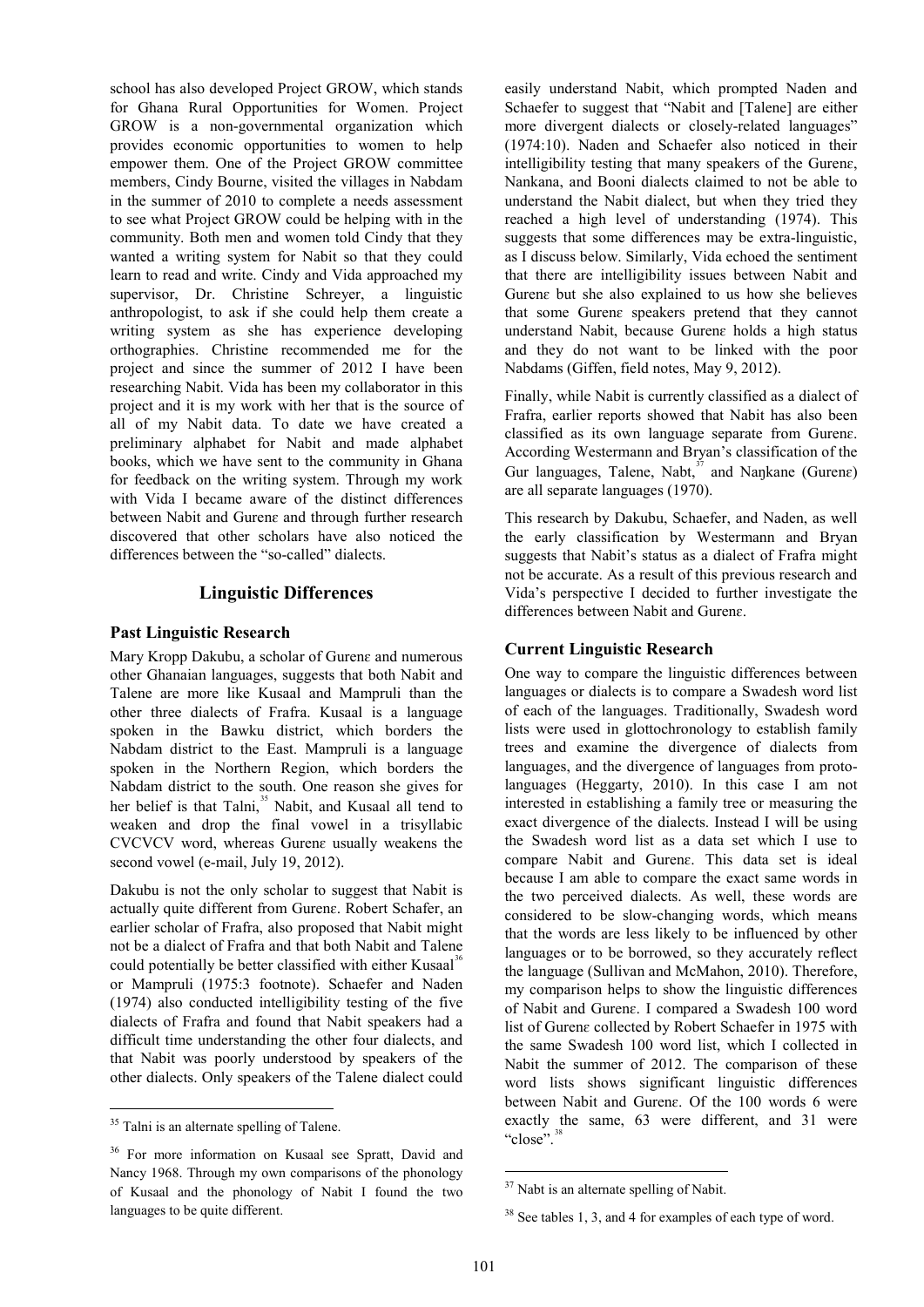| English | Gurena                       | <b>Nabit</b>       |
|---------|------------------------------|--------------------|
|         | [mam]                        | [mam]              |
| dog     | [baa]                        | [ba!]              |
| blood   | [ziim]                       | [zim]              |
| eat     | $\lceil$ ñε $\overline{?}$ ] | $\lceil$ ñε $\}$ ] |
| kill    | [ $ko$ ?]                    | [ko]               |
| rain    | [saa]                        | [sa!]              |

Table 1: Same Words

For the purposes of this analysis I define "close" as combinations of three or less of these differences:

- 1. the same basic consonant is used in both Nabit and Gurenɛ but differs in voicing;
- 2. the same basic vowel is used in Nabit and Gurenɛ but differs in nasality;
- 3. the same vowel but long/regular;
- 4. different vowels but are similar in placement;
- 5. a vowel is dropped either in the middle of or at the end of the word;
- 6. a change in [l] / [ $\lfloor$  |  $\lfloor$   $\lfloor$   $\lfloor$   $\lfloor$   $\lfloor$   $\lfloor$   $\lfloor$   $\lfloor$   $\lfloor$   $\lfloor$   $\lfloor$   $\lfloor$   $\lfloor$   $\lfloor$   $\lfloor$   $\lfloor$   $\lfloor$   $\lfloor$   $\lfloor$   $\lfloor$   $\lfloor$   $\lfloor$   $\lfloor$   $\lfloor$   $\lfloor$   $\lfloor$   $\lfloor$   $\lfloor$   $\lfloor$   $\lfloor$   $\lfloor$   $\lfloor$
- 7. the addition of glottal fricative [h] at the end of the Nabit word;
- 8. different consonants but same manner of articulation;
- 9. a dropped [ʔ] in the middle of or at the end of the word; and
- 10. an additional vowel in the Nabit word.

<span id="page-2-0"></span>Of these differences some occur more frequently than others and most of them occur in combinations. The following examples demonstrate each of the ten differences but many of the example words have more than one difference. Difference 1, a change in consonant voicing, occurs only once, which can be seen in the word 'white'. The Gurenɛ word [pɛlɪga] has a voiced velar plosive [g], and the Nabit word [pɛlɪk] has a voiceless velar plosive [k]. Difference 2, a change in nasalization of a vowel, is quite common and occurs eight times. This can be seen in the word 'big' which in Gurenɛ is [kãtɪ] with a nasalized vowel, but in Nabit the vowel is not nasalized and is [kat]. Difference 3, a change in vowel length, occurs three times. It can be seen in the word 'tree', which in Gurene is [tia] with a regular vowel and in Nabit is [tiː] with a long vowel. Difference 4, in which the Nabit and Gurenɛ words have different vowels that are still similar, is the most common difference, and occurs twelve times. For example in the word 'man' the Gurene version [bora:] has a close mid back vowel, but the Nabit word [bu.a.] has a close back vowel. Difference 5, the lack of a vowel in the middle of or at the end of a Nabit word, when the vowel exists in the Gurena word, is the most common difference occurring 25 times. This occurs in

the word 'knee' which in Gurenɛ is [dũni] and in Nabit is [dun], without the final [i] that is seen in Gurenɛ. It also occurs in the word 'fire' which is [bugum] in Guren $\varepsilon$  and [bugm] without the second [u] in Nabit.

| <b>Difference</b> | Occurrence     |
|-------------------|----------------|
| 1                 | 1              |
| $\overline{2}$    | 8              |
| $\overline{3}$    | $\overline{3}$ |
| $\overline{4}$    | 12             |
| 5                 | 25             |
| 6                 | 8              |
| 7                 | $\overline{4}$ |
| 8                 | $\overline{4}$ |
| 9                 | $\overline{2}$ |
| 10                | 1              |

Table 2: Occurrence<sup>[39](#page-2-0)</sup> of Differences

Difference 6, a change of [l] or  $\lbrack$  or  $\lbrack$  or  $\lbrack$  or  $\lbrack$  or  $\lbrack$  or  $\lbrack$  or  $\lbrack$  or  $\lbrack$ the four most common differences and occurs six times: for example, in the word 'stone' which is [kugurɪ] in Gurenɛ and [kugul] in Nabit. Differences 7 and 8 are both uncommon occurring only 4 times each. Difference 7, the addition of a glottal fricative [h] to the end of a Nabit word, occurs in the word 'who', which in Gurenɛ is [anī] and in Nabit it is [onth]. Difference 7 often occurs with difference 5, in which Nabit does not have the end vowel that Gurenɛ does. For example, the word 'small' in Guren $\varepsilon$  is [bila] and in Nabit is [bilh] where the final letter in Nabit is [h] instead of [a]. Difference 8, where a consonant in Nabit is different from the Gurene consonant but has the same manner of articulation, occurs in the word 'drink'. In Gurenɛ it is [ɲuʔ] which has an initial palatal nasal consonant but Nabit [ŋmuʔ] has an initial labial velar alveolar nasal consonant in the word. Difference 9, in which a Nabit word does not have a glottal stop where Gurena does, only occurs twice. For example in the word 'die' in Gurene is [ki?] and in Nabit is [pi], which does not have a glottal stop [?] in the word final position. Difference 10, the addition of a vowel, occurs only once. It occurs in the word 'eye' which in Guren $\varepsilon$  is [nīhu] and in Nabit is [nīuh], where a [u] has been added after the [i].

<sup>&</sup>lt;sup>39</sup> I define occurrence as number of times the difference happens in the "close" words.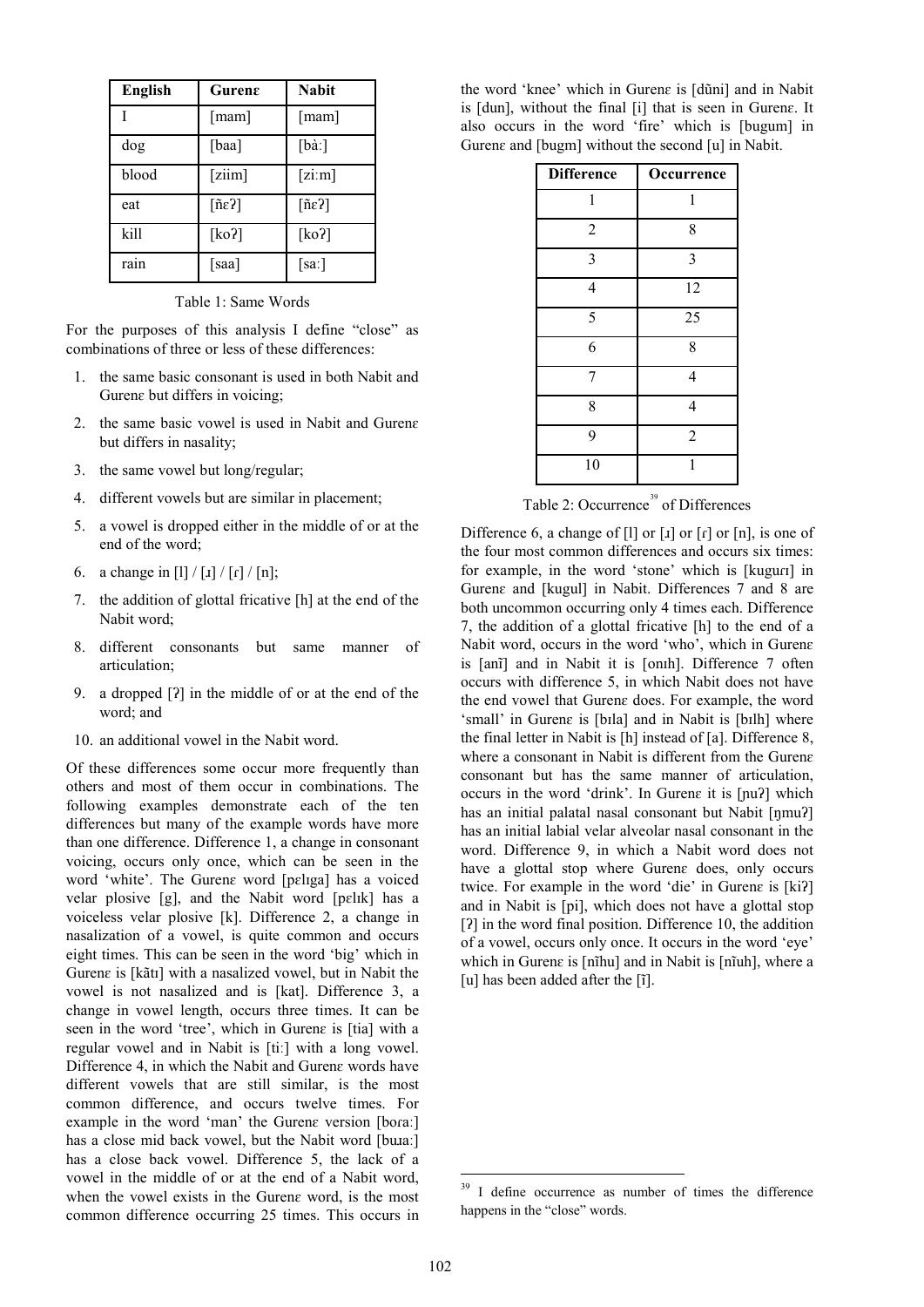| <b>English</b> | Gurena   | <b>Nabit</b>             | <b>Difference</b> |
|----------------|----------|--------------------------|-------------------|
| white          | [pɛlɪga] | [pelik]                  | 1, 5              |
| eye            | [nîhu]   | $[n\tilde{i}uh]$         | 5, 10             |
| die            | [ki]     | $[p_1]$                  | 8, 9              |
| stone          | [kuguri] | [kugul]                  | 5, 6              |
| tree           | [tia]    | [ti]                     | 3, 5              |
| who            | [anĩ]    | [onih]                   | 2, 4, 7           |
| drink          | [nu2]    | $\lceil \eta m u \rceil$ | 8                 |
| big            | [kãtɪ]   | [kat]                    | 2, 5              |
| man            | [bora:]  | [bu. $a$ :]              | 4,6               |
| knee           | [dũni]   | [dun]                    | 2, 5              |

Table 3: "Close" Words

In sum, difference number five shows what could be a significant difference in Nabit and Guren $\varepsilon$  morphology. There are 23 words that I have considered "close", in which the Gurenɛ word has a word final vowel but the Nabit word does not. This is not conclusive; however, it strongly suggests that Gurenɛ favors words that end in vowels whereas this word structure may not be as common in Nabit. Difference number 7, the addition of an [h] to Nabit words also shows an important difference in Nabit and Gurenɛ word stucture. Of the 100 words compared none of the Gurenɛ words ends in [h], but 10 of the Nabit words do.

Moreover, most of the words which I have considered "close" between Nabit and Gurenɛ have combinations of at least two or three differences, and only five of the thirty-one words have only one difference such as the word 'egg' which in Gurene is [gɪlɪ] and Nabit is [gɪl]. There are words, however, which have more than three differences and these words I considered too different to be considered "close". For example the word 'sit' in Gurenε is [ziʔiri] but in Nabit there are four differences – numbers 2, 4, 5, and  $6 -$  to make it [zi $\Omega$ m]. Other words like moon have even more differences appearing as [ŋãɾɪga] in Gurenɛ and [nwaɹɪk] in Nabit, which has five differences: numbers 1, 2, 5, 6, and 8. Of the "different" words, there are approximately ten words which have between four and six differences, and the remaining 53 different words are distinctly different, such as the word for 'swim' which in Gurene is [bum] and in Nabit is [dugɪh].

In comparison, what do these differences in words mean? If we compare the same words (6) to the different words (63), we see that there is significantly more linguistic difference between Nabit and Gurenɛ than there is similarity. Even if the "close" words (31) and the same words (6) are taken together to be the same, the ratio of same to different would still be 37:63 in favor of different. And then, even if the words which I have classified as different but could be considered "close" (10) are taken with the same words (6) and "close" words (31), the ratio of same to different would

| be 47:53, meaning more than 50% of the words are still   |  |  |  |
|----------------------------------------------------------|--|--|--|
| different. Therefore, this clearly demonstrates that     |  |  |  |
| linguistically there are significant differences between |  |  |  |
| Nabit and Gurene.                                        |  |  |  |

| <b>English</b> | Gurene         | <b>Nabit</b>                       |
|----------------|----------------|------------------------------------|
| sit            | [zi2i1]        | [zi2m]                             |
| moon           | [ŋã.uga]       | [nwa.uk]                           |
| long           | [woko]         | [wã?ã]                             |
| hair           | $[z\tilde{o}]$ | [zabok]                            |
| cold           | [tuliga]       | $\lceil \text{ma} \cdot 2a \rceil$ |
| swim           | [bum]          | [dugih]                            |

Table 4: Different Words

# **Social, Political, and Geographic Differences**

Aside from the linguistic differences, there are social, political, and geographic differences between Nabit and Gurenɛ. Geographically, Nabit is spoken in a very small area, only in the newly created Nabdam district in the Upper East Region. The Nabdam District was created in June of 2012 when the Talensi-Nabdam District split into two separate districts, Talensi and Nabdam (Ghana Districts, 2013). Gurenɛ, however, is spoken in five of the districts in the Upper East Region, including the Bolgatanga Municipality, which is home to the region's capital city (Asola and Atintono, 2009). As a result of the larger geographical area, Gurene speakers total approximately 500,000 (Atintono, 2004). Since Nabit is spoken only in the villages in Nabdam, anyone seeking an education or a job outside of the region must learn a lingua franca, English, or a larger language, often one from the South, to be able to communicate. This means that Nabit as a dialect does not provide economic or social benefits to its speakers outside the communities where it is spoken. However, it is the only language spoken at home and in the communities and it is an ethnic marker, which is a point of pride for the Nabdam.

In his research on the Nankani people, the ethnic group who speak the Nankani dialect of Frafra, Aaron Denham notes that, "dialects vary strongly by clan and locality, quickly changing as one travels even a few miles in any direction" (Denham, 2008:41). This again suggests that geography is an important aspect to understand the dialects of Frafra. Denham also points outs that Nankani speakers do not consider themselves Frafra, but rather Nankana, and would only refer to speakers in the Bolgatanga and Bongo areas as Frafra (2008). Vida also echoed this sentiment when she told me that Nabit speakers consider themselves Nabdam not Frafra.

In the academic sphere, Gurenɛ has been the focus of a significant body of research, and, though it is not extensive, it has clearly been researched more than Nabit (Schaefer, 1974; Atintono, 2004; Nsoh, 2002). Prior to my research, Nabit had only been included in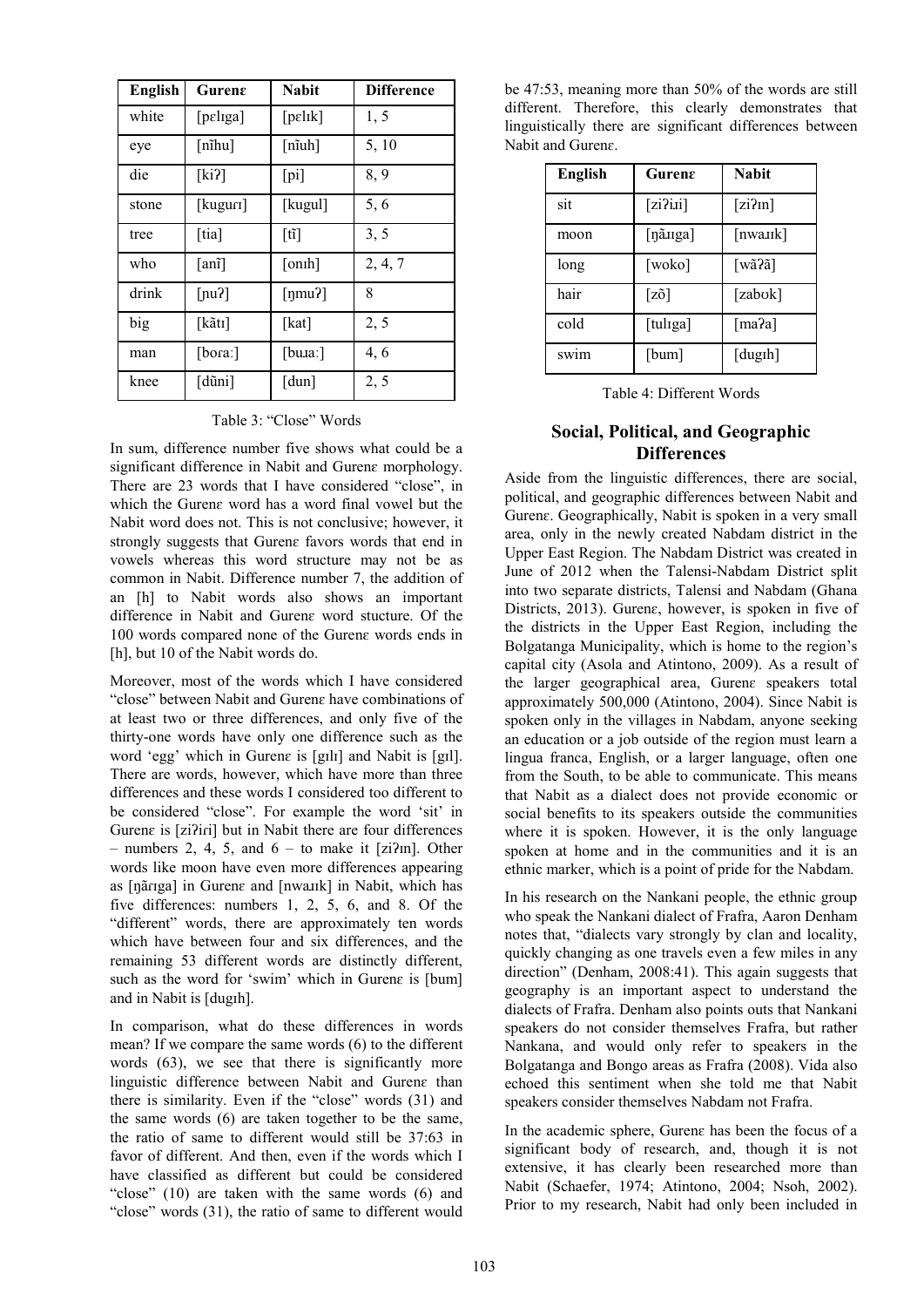research done on Gurenɛ (Naden & Schaefer, 1973; Schaefer, 1975) and was the focus of one vowel analysis (Adongo, 2011).

Together these factors of geography, dialect size, and more academic research combine to make Gurene a higher status dialect than Nabit. Another one of the main differences in the status of these dialects is the Gurenɛ writing system. Gurenɛ has an official orthography, which is used in schools, the University of Education in Winneba, and the teacher training college (Dakubu, 2006). The researchers developing the orthography included all five of the dialects, meaning that each dialect would be able to use the writing system, but Dakubu says that Nabit and Talene were included for social and political reasons. When the orthography was being developed Nabit and Talene speakers lived in the Bolga district, but now speakers of both dialects have districts of their own, the Talensi district and the Nabdam district. As well, some of the District Assembly members were Nabit speakers and were particularly interested in the project. While the orthography may be intended to be used for all dialects, it is clear that it is most closely associated with Gurena since it is quite commonly called the Gurenɛ alphabet; Atintono states that Gurenɛ "is the dialect that has received literary status" (Atintono, 2004:2).

Once the orthography was established, a team of researchers started working on a Gurena dictionary, which was published in 2007. Although the orthography was meant to be used by speakers of all five dialects the Gurenɛ-English dictionary is not. The dictionary uses mainly Gurenɛ and also includes dialect forms from Bongo<sup>[40](#page-4-0)</sup> and Nankani, but only "a few words from Nabt and Talni are included" (Dakubu et al., 2007:ii). Nabit may perhaps be excluded from the Gurenɛ dictionary because one of the main editors considers them to be quite linguistically different (see above).

# **Phonological and Orthographic Differences**

While the Swadesh word list comparison demonstrates clear linguistic differences between Nabit and Gurenɛ, there are even more phonological differences which are not documented in the Swadesh word lists. I became aware of these differences while I was working on developing the preliminary orthography with Vida Yakong. To begin I will compare the phonology of the two perceived dialects, Gurenɛ and Nabit. The Nabit phonological information provided here is based on my documentation of Nabit in the summer of 2012. The phonology of Gurenɛ is based on Samuel A. Atintono's Master's thesis (2004), as well as a document about the Gurenɛ orthography (Dakubu, n.d.). Although Schaefer provides an analysis of the phonology of Gurenɛ in his work, which I source for the Swadesh word list, I use Atintono's phonology of Gurena as his research is more recent.

Beginning with the consonant sounds, I note that Guren $\varepsilon$ has two consonants that Nabit does not have, the alveolar trill  $[r]$  and the velar fricative  $[y]$ . The velar fricative is in complementary distribution with the voiced velar stop [g]. The alveolar trill is in complementary distribution with the voiced alveolar stop [d]. On the other hand, Nabit has two consonants that Gurene does not have: the alveolar flap  $\left[\int_{1}^{4}$  and the alveolar central approximant [ɻ].

Nabit and Gurenɛ also have differences in their vowels. Guren $\varepsilon$  has nine oral vowels  $\begin{bmatrix} i \\ i \end{bmatrix} \begin{bmatrix} r \\ e \end{bmatrix} \begin{bmatrix} e \\ e \end{bmatrix} \begin{bmatrix} u \\ v \end{bmatrix} \begin{bmatrix} v \\ 0 \end{bmatrix} \begin{bmatrix} 0 \\ 0 \end{bmatrix} \begin{bmatrix} 0 \\ 0 \end{bmatrix}$ [a], each of which can be short or long, and both the short and long versions can be nasalized. Nabit, however, has ten oral vowels [i] [i] [e] [e] [æ] [u] [v] [o] [ɔ], and all of them except [ʊ] have a long counterpart. Only seven of the vowels are nasalized  $[\tilde{i}]$   $[\tilde{i}]$   $[\tilde{e}]$   $[\tilde{u}]$   $[\tilde{o}]$ [ɔ̃ ], and only four of the seven nasal vowels are also long  $[\tilde{i}]$   $[\tilde{u}]$   $[\tilde{o}]$   $[\tilde{o}]$ . Since I only worked with one speaker, Vida Yakong, the Nabit orthography is only preliminary. This means there is the potential that more Nabit vowels exist but have not been documented yet. These differences in vowels, as well as the other phonological differences, are reflected in the differences between the respective Nabit and Gurenɛ orthographies.

The Gurene orthography was developed by a team of researchers in collaboration with other community stakeholders. Dr. Mary Ester Kropp Dakubu and Avea Ephiram Nsoh proposed an orthography, and it was approved by the Gurenɛ Language Development Association, the Bolga and Bongo district assemblies and other stakeholders and officially published in 2000 (Dakubu, 2006). The creators of the orthography mainly used the Gurenɛ dialect when they were developing the writing system but propose that the other dialects can still make use of it.

A a B b D d E e Ɛ ɛ F f G g H h I i K k L l M m N n Ŋ ŋ O o Ɔ ɔ P p R r S s T t U u V v W w Y y Z z

Figure 1: Gurenɛ Alphabet

Along with these symbols, the orthography also uses digraphs to represent single sounds such as ny [ɲ], ŋm, nw, kp, gb, ky, and gy. The diacritic  $\lceil \cdot \rceil$  is used to mark nasalization, but is normally not necessary since all vowels which follow a nasal consonant are always nasalized. Long vowels are marked by duplicating the vowel. This is quite different from the preliminary Nabit alphabet.

<sup>&</sup>lt;sup>41</sup> Although the alveolar flap  $\lceil \mathbf{r} \rceil$  appears in Schaefer's work on Gurenɛ from 1975, Atintono does not include it in his phonology of Gurenɛ.

<span id="page-4-1"></span><span id="page-4-0"></span> <sup>40</sup> Bongo in this instance refers to the dialect Booni.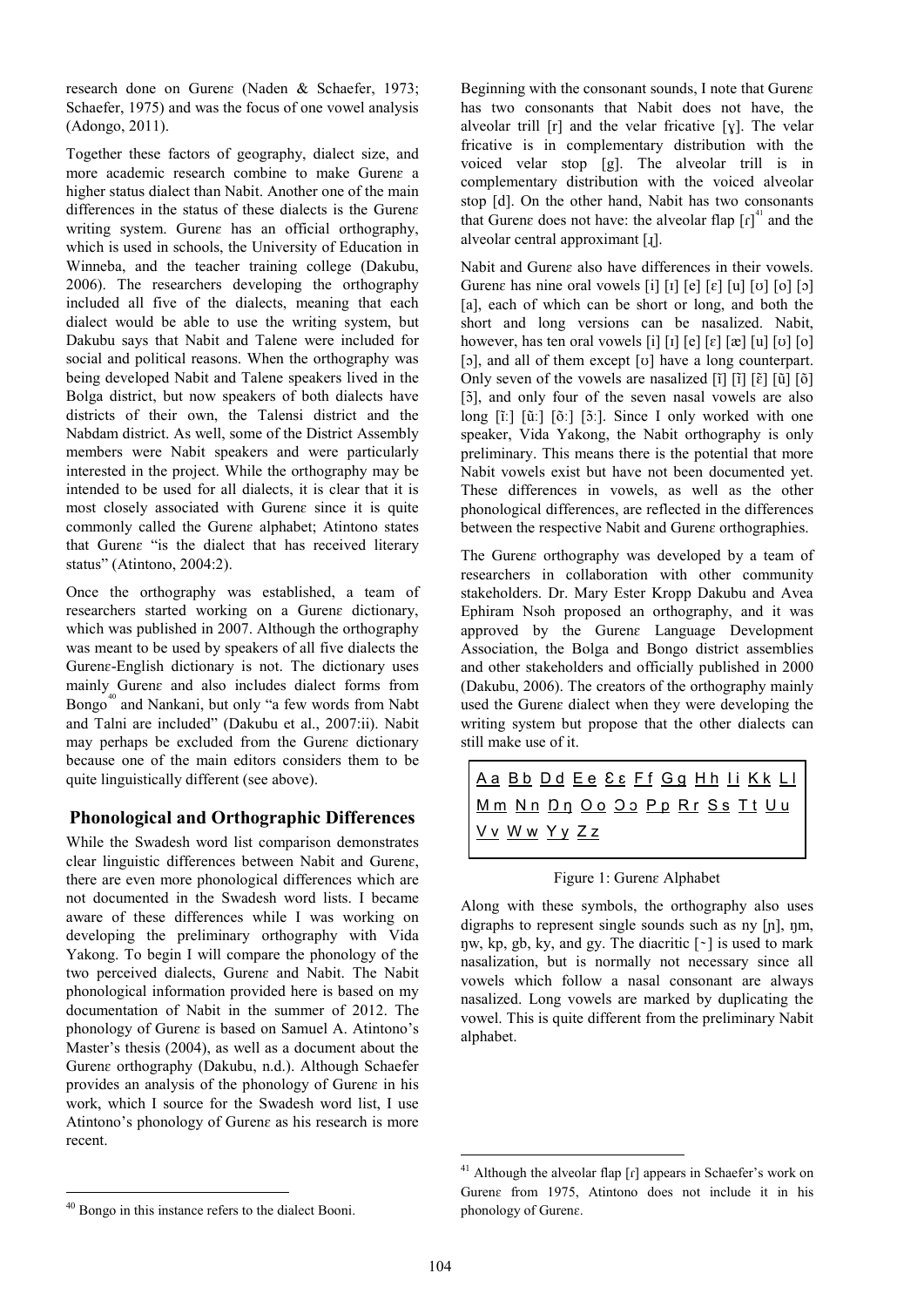| A a A <u>a a A Ã ã Ãa ã a B b</u> G b g b D d E e                    |  |  |
|----------------------------------------------------------------------|--|--|
| Ee ee <u>&amp; &amp; &amp; &amp; &amp; &amp; Ef Gg Hh Ii liii</u> In |  |  |
| <u>Ĩi ĩi Kk Ll Mm Nn Ññ Dn mm Nw nw</u>                              |  |  |
| Oo Oo oo Õõ Õo õo Oo Oo oo Õõ Oy oy                                  |  |  |
| <u>Ay ay Ao ao Ão ão Pp Kp kp Rr Ss Tt</u>                           |  |  |
| <u> Uu Uu uu Ũũ Ũu ũu V v W w Y y Z z</u>                            |  |  |
|                                                                      |  |  |

Figure 2: Preliminary Nabit Alphabet

The preliminary alphabet was developed by me, my supervisor Dr. Christine Schreyer, and community member and Nabit speaker, Vida Yakong. As an outsider to the community I did not make any of the choices about the Nabit alphabet, but rather used my linguistic knowledge to make suggestions to Vida about which symbols could be used in the alphabet, and Vida chose each symbol on behalf of the community. While it would have been preferable to have more of the community involved in the alphabet development, it was simply not possible as the research was being conducted in Kelowna, BC, Canada and not Ghana. The alphabet is preliminary though and will not be finalized until the community has had a chance to review it. As part of my Master's degree I will be conducting more documentation of the Nabit language. I intend to travel to Nabdam in 2014 where I can record more speakers and hold an alphabet design workshop (Easton, 2000) to finalize the writing system. At this time I will also work with the community to develop resources such as alphabet books and storybooks, and help to train teachers to use the writing system so that the writing system can eventually be used in the education system.

In making orthographic suggestions to Vida, I considered many factors such as readability, ease of use, and phonetic representation (Sebba, 2007; Ottenheimer, 2001; Bird, 1999). I attempted to create a system that designates one symbol to represent only one sound because this results in a simpler system than one that relies on spelling variations to represent sound differences. This resulted in the need for many symbols in the alphabet.

Some differences between the Nabit and Gurenɛ orthographies are noticeable in the consonants included in the alphabet. We chose to include a letter to represent each of the sounds in the language rather than making additional notes about which combinations of consonants create a single sound, but Gurenɛ only includes the basic consonants in the alphabet even though Gurenɛ has digraphs. We therefore included the symbols kp  $\lceil k\bar{p} \rceil$ , gb  $\lceil \bar{g}b \rceil$ ,  $m \lceil \bar{p}m \rceil$ , nw  $\lceil \bar{nw} \rceil$ . Guren $\varepsilon$  has all the same digraphs as Nabit, except nw [n ͡w]. This also demonstrates another difference between Nabit and Guren $\varepsilon$ . Guren $\varepsilon$  uses the symbol nw to mark a 'w' as nasal so that it is clear that the following vowel is nasal such as in the word for the question pronoun 'what' (Dakubu, Atintono, & Nsoh, 2007). It is written *ŋwani* but pronounced [wãni] (Dakubu, N.d.). Nabit, however, uses nw to mark a distinct sound, a labial-velar alveolar

nasal, such as in the word star, *nwarbil* pronounced [n ͡waɹbɪl]. Nabit also has four diphthongs which we chose to include in the alphabet which are oy  $\lceil$  o $\rceil$ , ay [a͡j], ao, [a͡o], and ão [ã ͡õ]. Diphthongs are not mentioned in any of the research done by Schaefer, Atintono, or Dakubu.

The Nabit orthography also differs from Gurene in the use of the diacritic  $\lceil \cdot \rceil$  to mark nasals. In Gurene it is only necessary to mark a nasal vowel when it is not clear based on context if it is nasalized or not. In Nabit, however, vowels which follow nasal consonants such as m, n, or n are not always nasalized like they are in Gurenɛ and therefore we decided to clearly mark nasalization with a diacritic. We also used this diacritic to mark n to distinguish it as the palatal nasal [ɲ] instead of using the IPA symbol. Gurenɛ however uses the ny spelling which is common in other languages in the area. The letter y is also used in another consonant combination in Gurenɛ that is not used in Nabit. Ky and gy are used to represent  $[\hat{f}]$ , and  $[\hat{d}\hat{f}]$  respectively. These sounds do not traditionally exist in Nabit and are only seen in borrowed words. However, we decided that if these sounds became necessary to use in the orthography we would use the English spelling of 'ch' and 'dg'. This way the sound is represented the same way, so it will be easier to transition from the Nabit writing system to English.

| <b>IPA</b>    | [ŋ]    |
|---------------|--------|
| English       |        |
| Gurene        | ny     |
| Suggestions   | ñ      |
|               | n      |
|               | ny     |
| Example       | root   |
| Words         | ña'al  |
|               | na'al  |
|               | nya'al |
| Vida's Choice | ñ      |

Table 5: Orthography Suggestion Example

One of the reasons that the preliminary Nabit alphabet is different from the Gurena alphabet in some aspects, aside from the phonological differences, is that I carefully studied the Gurenɛ alphabet before I made my suggestions to Vida about which symbols should be included. In my orthography presentation I even showed Vida how each sound was represented in Gurenɛ. Showing Vida the Gurenɛ symbols allowed her to decide how similar or different she wanted the alphabets to be, so that if she wanted to she could make Nabit distinct from Gurenɛ. This is an example of a chart that I showed Vida. This shows all of the considerations for a particular sound, in this case the nasal palatal [ɳ], as well as Vida's final choice.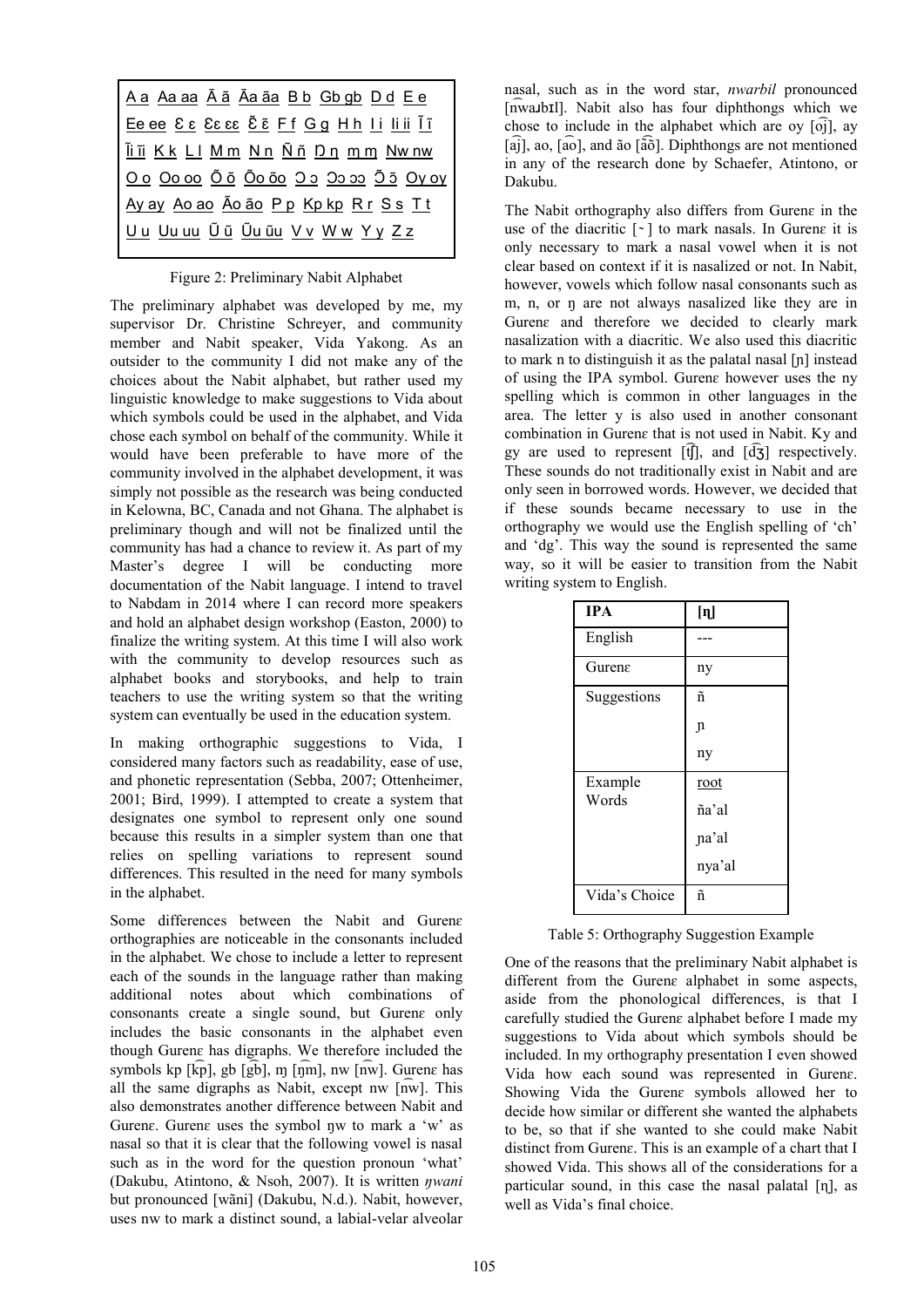Overall, the phonology of Nabit and Gurenɛ are quite similar with nearly all the same consonants and vowels. There are only five consonants which are different between Nabit and Guren $\varepsilon$ , and only one additional vowel in Nabit although there are differences in vowel length and nasalization. Despite these similarities between Nabit and Gurenɛ, the phonological differences, along with social and cultural differences resulted in very different orthographies. Not only does the preliminary Nabit alphabet have more letters than Gurenɛ, the Nabit orthography also utilizes diacritics regularly. In discussion about the dialect differences in the Gurenɛ orthography, Dakubu states that "if all the changes are made part of the spelling, the dialects may seem much more different from each other than they really are in speech" (N.d.) and this is exactly what the Nabit orthography does. The different symbols and spellings clearly separate Nabit from Gurene so that all of the differences in phonology, morphology, and pronunciation are explicit.

# **Conclusion**

In sum, throughout this paper, I have demonstrated that there are clear differences between the dialects of Nabit and Gurenɛ. Linguistically the dialects are quite different with different phonology and morphology. The Swadesh word list comparison demonstrated that more than 50% of the words are different between Nabit and Gurenɛ. The comparison of phonologies also showed some linguistic differences, with each dialect having a few consonants that the other did not as well as differences in how many long and nasal vowels both Nabit and Gurenɛ have. As well, there are social, political, and geographic differences between the dialects that also make them distinct, such as the size of each dialect and its domain of use. Lastly, the dialects each have their own orthography, which are quite different in the number of letters and symbols used. While further studies, such as intelligibility testing, could be done to compare Nabit and Gurenɛ, and which might show different results from the work of Naden and Schafer in 1973, I believe there is enough difference between Nabit and Gurena to recognize them as separate languages. For instance, in comparing linguistic differences alone there are enough differences to say that Nabit is not a dialect of Gurenɛ. In addition, in light of all of the social, political, and geographic differences between Nabit and Gurena it becomes quite clear that Nabit should be considered a separate language. There is no doubt that there are similarities between Nabit and Guren $\varepsilon$ , and at one time they might have been dialects that have now diverged significantly, or they could have always been separate languages that were grouped together as dialects because of their similarities and geographic proximity, but either way, at this point in time Nabit should be classified as its own language, not a dialect of Frafra.

In conclusion, I would like to discuss one final factor in the consideration of Nabit's classification as a dialect of Frafra or as a separate language. SIL International uses a

system called the ISO 639 to code languages and classify them in the Ethnologue, an encyclopedia of the world's languages. Each language has its own ISO 639 code, but dialects of a language are all listed under the same code. The SIL's ISO 639 code lists three main considerations that they use to classify two varieties as the same languages. If dialects fit these criteria they can be classified with the same language code, but if they do not then the dialects should be classified as separate languages. Firstly, in order to be a dialect of a language, speakers of one variety must be able to understand the other variety without having to learn it. Secondly, if spoken intelligibility is marginal but a main dialect has common literature or ethnolinguistic identity which both dialects share, they should be considered varieties of the same language. Thirdly, if speakers of the varieties can communicate with each other, but have distinct ethnolinguistic identities, then they should be considered different languages (SIL, 2013). Therefore, according to these criteria Nabit should be classified as a language separate from Gurena because the dialects are not mutually intelligible, they do not share a literature as each language has its own orthography, and the ethnolinguistic identities of Nabit and Gurenɛ speakers are quite different.

Although I, and other academics, think that Nabit could be classified as a separate language, the final say ultimately rests with the Nabit speakers and they can choose to pursue independence or to remain linked to Gurenɛ. When I conduct my fieldwork in 2014 I intend to survey the community to determine if they would like recognition as a separate language from Gurenɛ, and if they do we can work towards official recognition as a distinct dialect from the Ethnologue. In sum, one of the benefits of community-based language documentation and revitalization projects is that decisions regarding the status of a language, whether it is a dialect or a language, do not rest in the hands of the researcher alone, but provide opportunities for community members to let their own voices be heard.

# **Acknowledgements**

I would like to acknowledge the Undergraduate Research Award Program and the Irving K. Barber Endowment Fund, which allowed me to collect data used in this paper. I would also like to acknowledge SSHRC for the Joseph-Armand Bombardier Canada Graduate Scholarship. I am grateful to Vida Yakong for her work on this project and would like to thank her for being a spokesperson on behalf the Nabdam community. Thank-you, as well, to my supervisor Dr. Christine Schreyer for her insight on this research and paper.

## **References**

Adongo, H. (2011). Acoustic Analysis of Vowels of the Boone and Nabt dialects of Farefari. Poster presented at the 42nd Annual Conference on African Linguistics, University of Maryland.